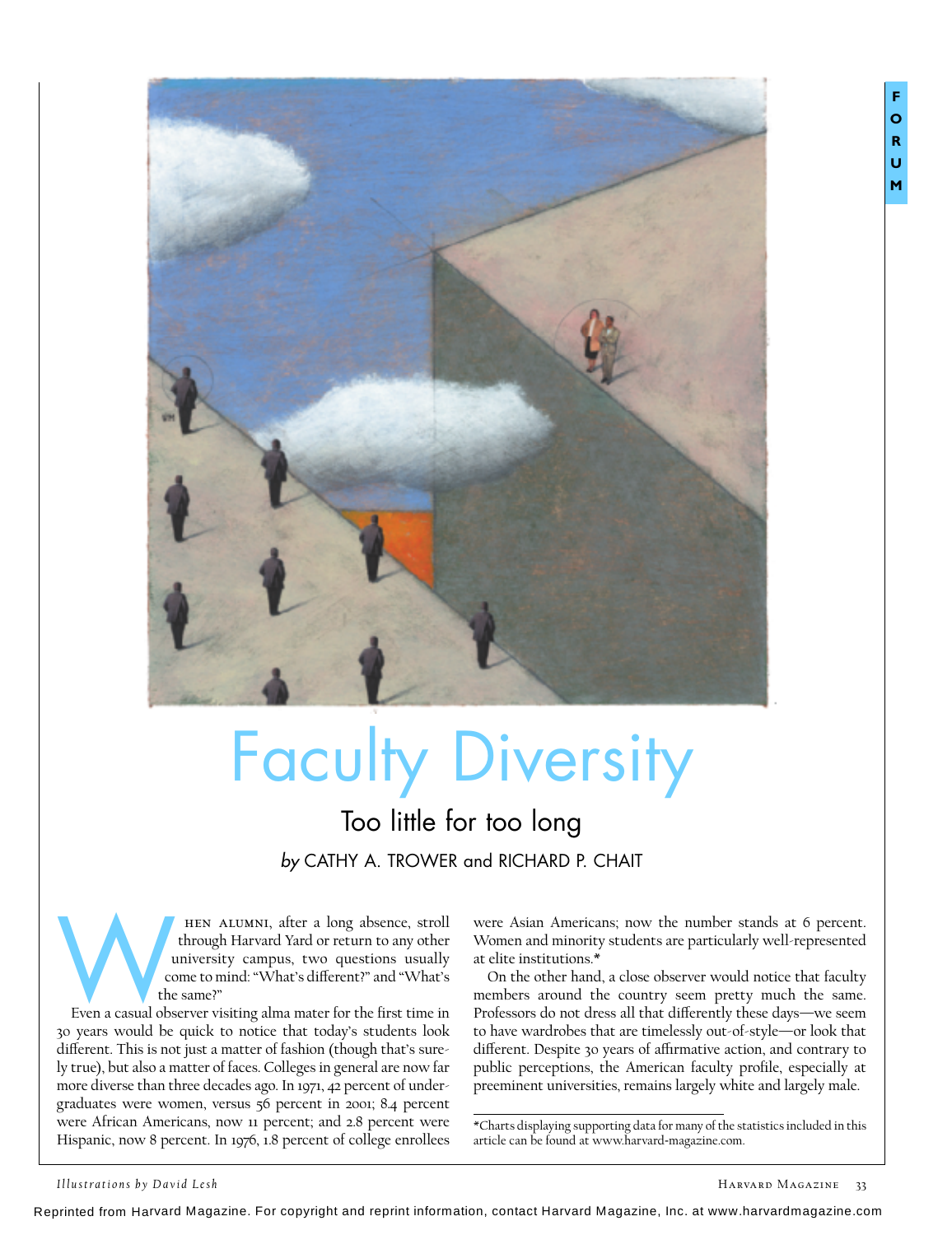Women currently represent 36 percent of full-time faculty compared to 23 percent in the early 1970s. Although this represents a very substantial gain nationwide, women constitute only 25 percent of the full-time faculty at research universities, versus 10 percent in 1970. Faculty of color remain a very small part of the professoriate. (Whites constituted 95 percent of all faculty members in 1972 and 83 percent in 1997.) Most of the growth in minority participation has been by Asian Americans, from 2.2 percent in 1975 to 4.5 percent in 1997. The percentage of African-American faculty members at all levels has been remarkably stagnant—4.4 percent in 1975 and 5 percent in 1997—and almost half of all black And how might innovative measures—such as revisiting the assumptions underlying tenure, and a commitment to disclosure, publicity, and rankings of tenuring practices—swing the balance more effectively toward diversity? Finding solutions now is particularly important, when a generational wave of faculty hiring nationwide lies just ahead.

### WHAT'S THE PROBLEM?

The popular explanation of the problem holds that there are insufficient numbers of women and minorities on the pathway from graduate student to faculty member. Academics label this

## Faculty Roll Call

RESEARCH UNIVERSITIES, the focal point of this article, employ the largest number of full-time faculty members, conduct the most influential research, and produce the majority of doctorates. These institutions employed 32 percent of the full-time faculty in the United States in 1998, and accounted for 24 percent of *all* faculty members if parttimers are included. In addition, such institutions enrolled 21 percent (15 percent public, 6 percent private) of all students in 1998. Nonetheless, it's important to remember that a majority of faculty members work in other kinds of higher-education institutions.

### **FACULTY BY INSTITUTIONAL TYPE, 1998**

| <b>Full-Time</b> | <b>Part-Time</b> | <b>Total Faculty</b> | % of Total |
|------------------|------------------|----------------------|------------|
| 560,393          | 416,024          | 976,417              | 100%       |
| 137,532          | 35,762           | 173,294              | 18%        |
| 38,953           | 14,769           | 53,722               | 6%         |
| 58,054           | 25,539           | 83,593               | 9%         |
| 20,655           | 18,017           | 38,672               | 4%         |
| 83,041           | 48,401           | 131,442              | 13%        |
| 37,508           | 36,709           | 74,217               | 8%         |
| 47,486           | 32,970           | 80,556               | 8%         |
| 102,463          | 170,092          | 272,555              | 28%        |
|                  |                  |                      |            |

faculty teach at historically black colleges. The increase in Hispanic faculty has also been slow: from 1.4 percent in 1975 to 2.8 percent in 1997.

Usually, what's different on a college campus provokes a degree of anxiety among alumni, while what remains the same offers a measure of comfort. But with respect to diversity, the opposite may be true. Substantial changes in student demography are probably a point of pride, since most Americans—more than 90 percent in a recent poll—agree that it's important to have students of different races, cultures, and backgrounds in higher education. What has barely changed, the demographics of the faculty, should be cause for concern.

Who teaches matters. In fact, the most accurate predictor of subsequent success for female undergraduates is the percentage of women among faculty members at their college. Although most women study at coeducational institutions, those who have attended women's colleges earn two to three times as many advanced degrees as those attending coed schools. For women of color, the difference is even more pronounced: among African-American women awarded doctorates in biology between 1975 and 1992, for example, 75 percent graduated from black colleges, most notably two women's colleges—Spelman and Bennett.

Why is it, especially relative to student diversity, that premier universities have made so little progress over so many years with faculty diversity? What's the problem? What are the obstacles? the "pipeline problem." As the data that follow indicate, this is only half right: true for minorities, false for women. Indeed, if *the* problem were the pipeline, one might expect that 30 years of the "good-faith effort" required of universities by affirmative-action regulations would have borne more fruit.

The lack of success invites another hypothesis: that the pipeline is *not* the basic problem. In fact, even if the pipeline were awash with women and minorities, a fundamental challenge would remain: the pipeline empties into territory women and faculty of color too often experience as uninviting, unaccommodating, and unappealing. For that reason, many otherwise qualified candidates forgo graduate school altogether, others withdraw midstream, and still others—doctorate in hand—opt for alternative careers. In short, the pipeline leaks.

Before considering the barriers that women and minorities confront en route to academic appointments and cherished tenured posts, a few more data on the current composition and distribution of faculty at American colleges and universities can help flesh out the current, generally bleak picture:

• 94 percent of full professors in science and engineering are white; 90 percent are male.

• 91 percent of the full professors at research universities are white; 75 percent are male.

• 87 percent of the full-time faculty members in the United States are white; 64 percent are male.

• Only 5 percent of the full professors in the U.S. are black, Hispanic, or Native American.

• The gap between the percentage of tenured men and the percentage of tenured women has not changed in 30 years.

#### **Women in the Academy**

In 2000, women earned more than half of the bachelor's (56 percent) and master's degrees (57 percent) and 44 percent of the doctoral degrees awarded nationwide. The percentage of women with advanced degrees has increased steadily for 30 years. The trouble for women is not the lack of numbers in the pipeline; the problem is that their status, once in the academy, is low.

*Women are more likely than men to hold lower academic ranks and work at less prestigious institutions.* Even though the proportion of men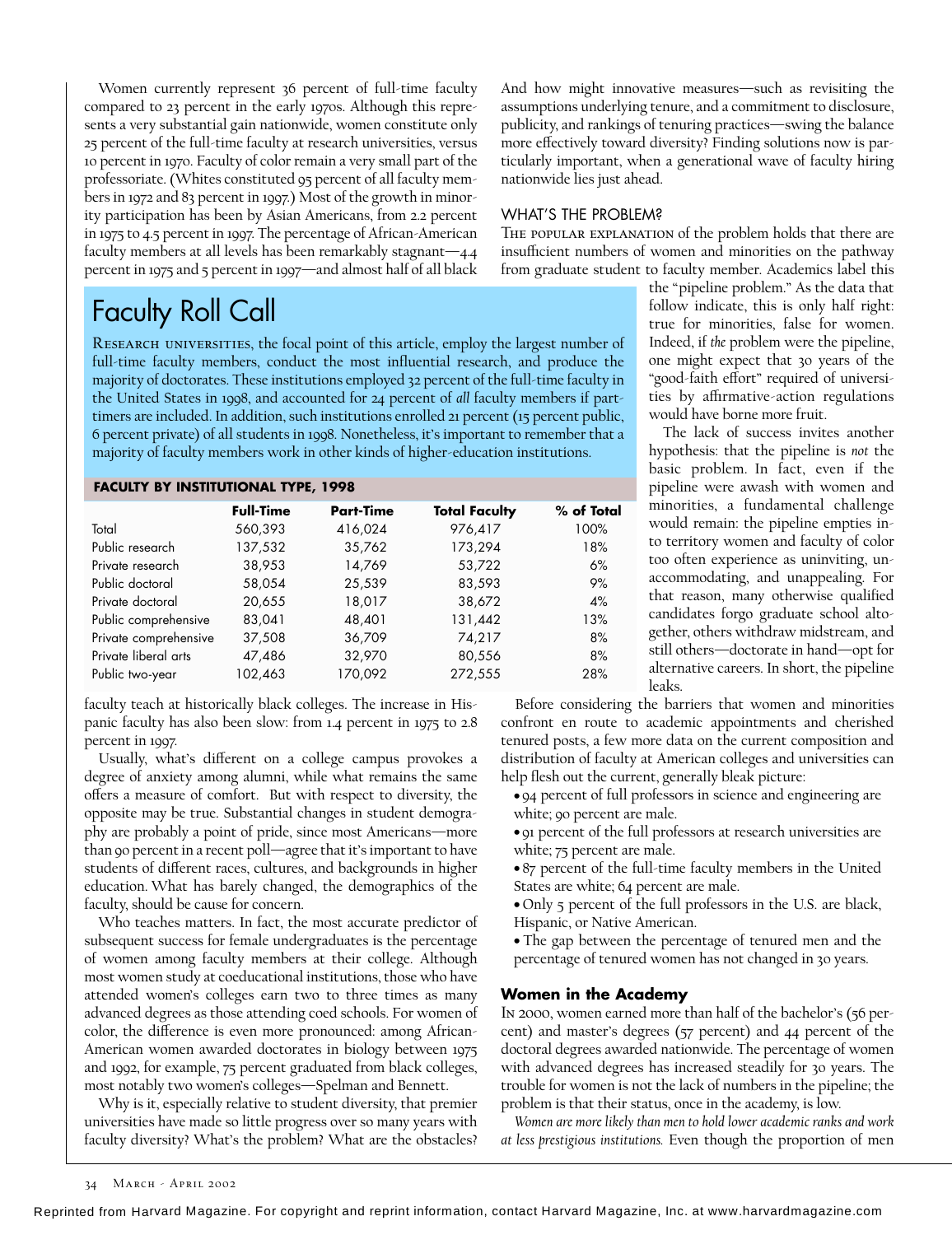#### **FACULTY, BY GENDER AND RANK, 1980 AND 2000**

|                     | Men  |      | Women |      |
|---------------------|------|------|-------|------|
|                     | 1980 | 1998 | 1980  | 1998 |
| Professor           | 90%  | 76%  | 10%   | 24%  |
| Associate Professor | 79%  | 61%  | 21%   | 39%  |
| Assistant Professor | 66%  | 55%  | 34%   | 45%  |
| Instructor          | .57% | 41%  | 48%   | .59% |
| Lecturer            | .57% | 4.5% | 43%   | 5.5% |

decreased across all ranks from 1980 to 2000, men still occupy the majority of positions at senior ranks (especially full professor and associate professor). The disparities between men and women become more pronounced as one ascends the academic career ladder. And although the percentage of female full professors has increased substantially, women still hold only 16 percent of full professorships at doctoral institutions, compared to 40 percent at two-year colleges. The more prestigious the institution, the higher the proportion of male faculty overall, and, of course, the reverse is true for women. In fact, the gap between males and females by rank is much the widest at the most esteemed institutions (i.e., nearly one-half of male faculty members at doctoral institutions are full professors—*five times* the representation of women; at two-year colleges, one-third of male faculty members are professors, while one-quarter of women faculty members have attained that rank.)

*Nor have women reached parity with men in terms of tenure*. As if set in concrete, the proportion of women with tenure lags the rate for men by 20 to 27 percentage points across all types of institutions, with the greatest imbalance at universities.

A study by the Commission on Professionals in Science and Technology revealed that among those in academe with doctorates in science and engineering, only one-quarter of women had been awarded tenure, compared to one-half of men. The share of faculty positions in science and engineering with tenure has been quite constant for both men (80 percent) and women (56 to 60 percent) between 1975 and 1995. In the humanities, in 1995 women made up one-third of the faculty, with 49 percent tenured versus 71 percent for men; in the social sciences, women consti-

tuted 29 percent of the faculty, of whom just one-fifth had tenure. Eighteen percent of women, versus 10 percent of men, are employed at institutions without tenure, and 37 percent of women, versus 24 percent of men, are employed in non-tenure-track positions. And as is the case with academic rank and institutional prestige, the percentage of tenured women at elite institutions generally falls below overall national averages.

Closely related to tenured status is the nature of the faculty members' employment. The science and technology commission's study showed that four times as many men as women with doctorates in those fields held

full-time faculty positions. Women were less likely than men to be employed full-time: 75 percent of men, 60 percent of women. Overall, women in the academy are more likely than men to be employed part-time (45 percent versus 34 percent); in fact, women constituted a larger portion of the part-time than the full-time faculty in 1999.

*At all ranks—across disciplines and institutional types—female faculty members earn lower salaries than men do*. Furthermore, the inequities are progressive: that is, the disparity widens from assistant to full professor. In the 2000-2001 academic year, females, on average, earned \$10,301 less than men at public institutions and \$12,895 less at private institutions—and during that period, that wage disparity widened almost 3 percent from the prior year.

#### **Minorities in the Academy**

In the case of faculty members of color, the academy does have a stubborn supply-side problem. On the other hand, minorities in professorial careers, like women, are concentrated in lower-status positions.

Minorities earned 16 percent of the master's degrees and 18.6 percent of the doctorates in 2000. Whites accounted for 79.3 percent of all earned doctorates in 2000, followed by Asians at 7.8 percent; other minority groups combined accounted for 10.8 percent. Blacks were most represented in education (12.4 percent) and were underrepresented in most arts and sciences fields while Asians earned 17.5 percent of engineering doctorates.

Still, the relative scarcity of persons of color with doctorates does not entirely explain the lack of progress for minority faculty. The *number* of minority faculty increased considerably between 1983 and 1993—by 44 percent. But the *percentage increase* was much less dramatic—from 9.3 percent to 12.2 percent, mostly attributable to gains by Asian Americans. The proportion of black faculty at predominantly white colleges and universities today—2.3 percent—is virtually the same as in 1979. Even in fields with a relatively ample supply of minority scholars, such as education and psychology, the proportion of black and Hispanic faculty positions at predominantly white institutions barely approximates the percentages of nonwhites who hold doctorates or professional degrees in those fields.

*Minority men and women also hold lower academic ranks than whites*. The representation of faculty of color, though low at each rank, has increased overall from 1989 to 1997. Still, minorities accounted for only 11 percent of the full professors in 1997. Women of color made greater progress than men of color in attaining full-

#### **TENURED WOMEN FACULTY MEMBERS AT SELECT ELITE INSTITUTIONS, 1999**

| Percent of<br><b>Tenured Women</b> |  |
|------------------------------------|--|
| 13%                                |  |
| 1.5%                               |  |
| 1.5%                               |  |
| 21%                                |  |
| 2.5%                               |  |
| 33%                                |  |
|                                    |  |

professor status (23.2 percent of women faculty members, versus 9 percent of men), yet such women hold only 2.5 percent of full professorships nationwide and men of color constitute only 8 percent of that population; of the remainder, 17 percent are white women, and 72 percent are white men.

*Members of all minority groups, men and women, are less likely to be tenured than whites*. With the exception of Native Americans, however, the percentage-point difference is not as great between tenured minority men and women as between all men and women (consistently 20 or more percentage points). The proportion of tenured faculty of color increased 3

percentage points from 1989 to 1997, but the increase was entirely for minority males; the proportion of minority females actually dropped 1 percentage point.

*Minorities, meanwhile, are more likely than whites to work at less prestigious institutions*. The highest percentages of black faculty members are found at public comprehensive universities (9.1 percent)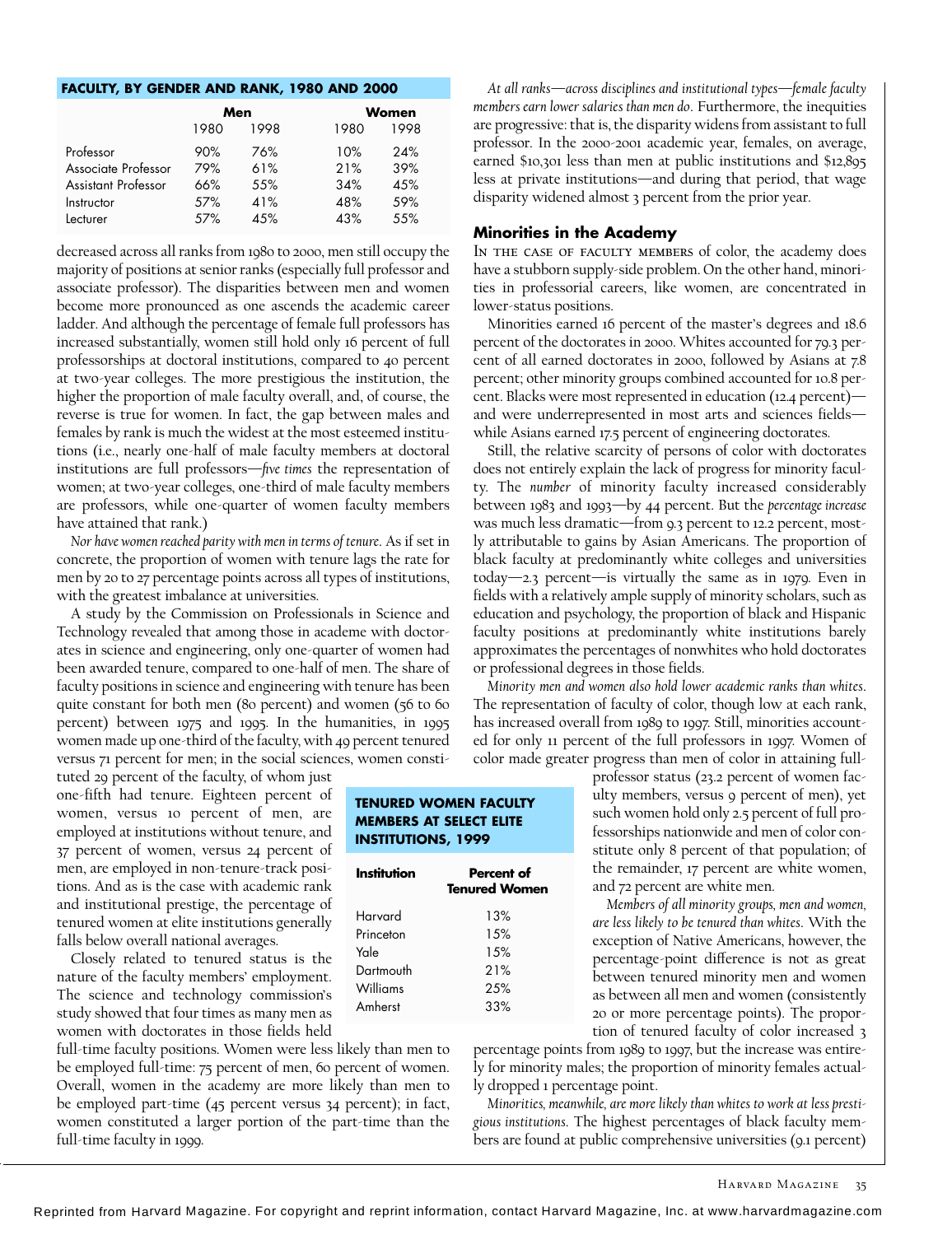and public two-year colleges (6.2 percent). Asian Americans make up 9 percent of the full-time faculty at private research universities and 7.1 percent at private doctoral universities.

#### **FACULTY, BY RACE AND RANK, 1989 AND 1997**

|                     | <b>Faculty of Color</b><br>1989<br>1997 |      | <b>White Faculty</b><br>1997<br>1989 |      |
|---------------------|-----------------------------------------|------|--------------------------------------|------|
| Professor           | 8%                                      | 11%  | 92%                                  | 89%  |
| Associate Professor | 10%                                     | 13%  | 90%                                  | 87%  |
| Assistant Professor | 14%                                     | 17%  | 86%                                  | 83%  |
| Instructor          | 13%                                     | 1.5% | 87%                                  | 8.5% |
| Lecturer            | 14%                                     | 14%  | 86%                                  | 86%  |

#### THE OBSTACLE: AN UNACCOMMODATING CULTURE

LIKE OTHER PROFESSIONS, such as medicine, law, or architecture, academe has a strong culture—a set of beliefs and assumptions, often unspoken and unwritten, that guides individual and collective behavior and shapes the way institutions do business. Strong cultures are not easily changed—which can be very advantageous to an organization, unless and until the culture becomes ill-suited to new external conditions and priorities.

From the start of graduate school and on through the probationary period, new generations of academics are socialized both discreetly and directly by senior scholars to adapt to the dominant norms of the academy. These values include, among others, collegiality, allegiance to disciplines, respect for faculty autonomy, and the sanctity of academic freedom. But there are subtler

norms that undercut efforts at diversity: hierarchies of disciplines; gender- or race-based stereotypes; single-minded devotion to professional pursuits; and the relative value assigned to various elements of faculty work (for example, teaching versus research), to various forms of research (pure versus applied, quantitative versus qualitative), and to various outlets for research (refereed versus non-refereed, print versus electronic).

People in powerful positions—professors, department chairs, faculty senate officers, deans, provosts, and presidents—are well-situated to articulate and perpetuate a university's prevalent culture. After all, these individuals, almost by definition, have been well-served by the prevalent norms. Women and minorities, on the other hand, are both under-represented in leadership roles and lack a critical mass—circumstances that afford them little leverage to reduce or eliminate cultural barriers to change. To compound the problem, some members of the majority, for reasons of self-interest or self-defined notions of "quality," are reluctant to grant newcomers a toehold. As a result, the status quo proves to be a formidable and intractable force.

So despite earning doctorates in ever-increasing numbers, many women and persons of color are eschewing academic careers altogether or exiting the academy prior to the tenure decision because both groups experience social isolation, a chilly environment, bias, and hostility. Their common concerns include their limited opportunities to participate in departmental and institutional decision-making; excessive and "token" committee assignments; infrequent occasions to assume leadership positions or achieve an institutional presence; research that's trivialized and discounted; lack of mentors; and little guidance about the academic workplace or the tenure process. As a result, women doctoral students are less likely than men to want to be faculty members, and persons of color are less likely than whites to desire an academic career. Not surprisingly, both groups are less satisfied in the academic workplace than white males. More women and minorities than white men leave the academy in the course of the typically seven-year probationary period.

Young scholars of all races, men and women alike, are not opposed to tenure *per se*. Most appreciate and seek the value of economic security and academic freedom, as well as the status, represented by a tenured appointment. On the other hand, junior faculty are more apt than senior faculty to regard ten-



ure as "an outmoded concept." Among untenured faculty, just under half viewed tenure as outdated in 1998, compared to about one-quarter of faculty with tenure. Most of the objections concern tenure in practice, not in principle. In fact, one recent study by Ann Austin (of Michigan State University) and R. Eugene Rice (of the American Association for Higher Education) reported that early-career and aspiring faculty were "close to unanimous in their belief that the current tenure process must change" because it does not contribute to an "environment that optimally facilitates [good] work."

Once an almost routine rite of passage, tenure has become increasingly difficult to achieve at the foremost colleges and universities. The hurdles are higher and so are the stakes because, unlike the boom years of the late 1960s and early '70s when positions were plentiful even for faculty members who had been

36 MARCH - APRIL 2002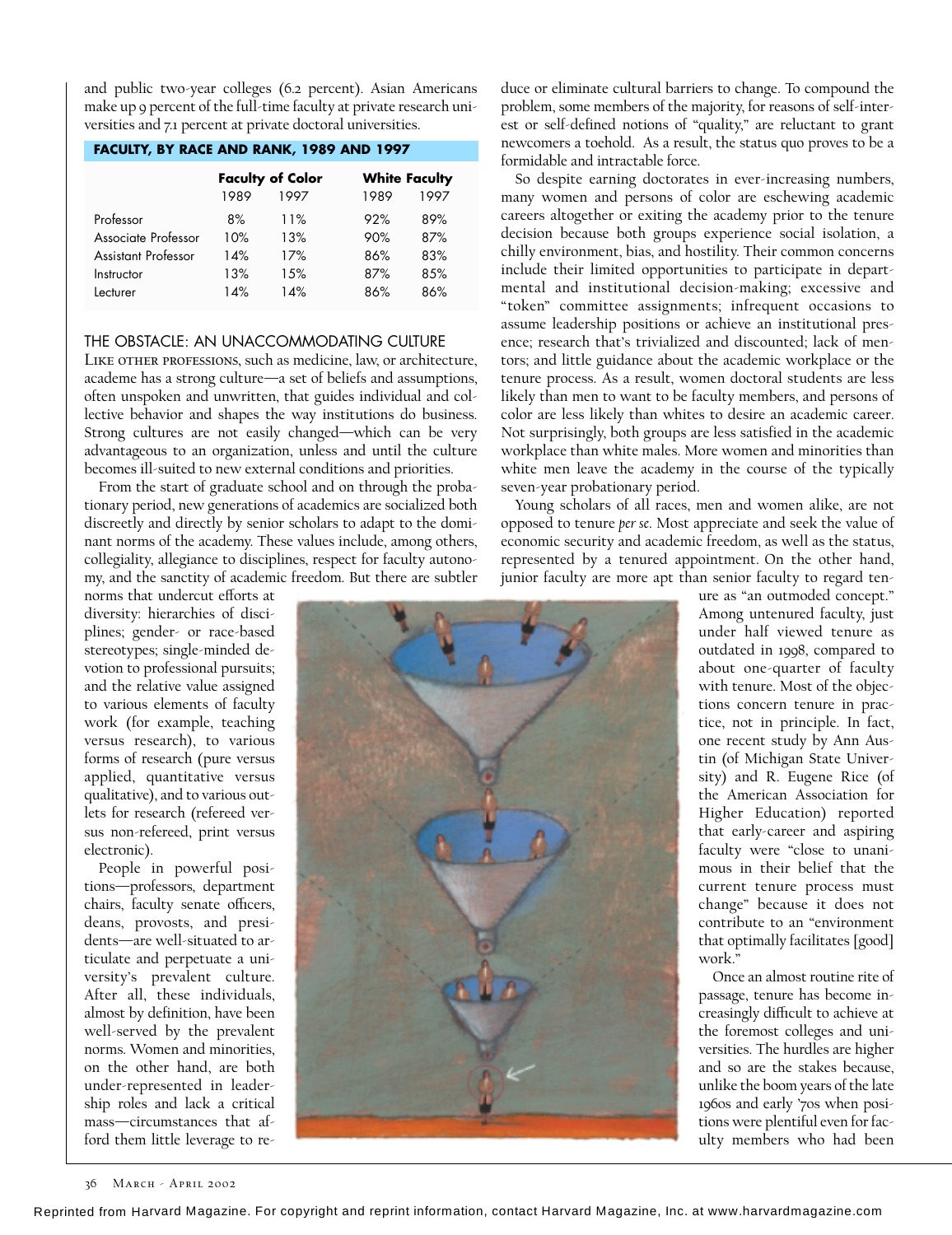denied tenure, today a negative decision may signal the early death of an academic career. The sources of frustration and dissatisfaction with the tenure process (described by one candidate as "archery in the dark"), are well-documented: ambiguous standards; contradictory priorities and expectations; professional isolation; erratic feedback and inconsistent and incomplete performance reviews; ideological and methodological biases; and the multiple demands of teaching, research, and service. To make matters worse, the tenure timeline, almost cruelly, coincides with the pressures associated with starting a family and establishing financial stability. Small wonder, then, that so many probationary faculty members, most notably women and minorities, dislike the tenure process, or that a substantial subset leave the professoriate.

#### BEYOND THE FAILURE OF SELF-REFORM

AFTER DECADES of scholarly research, hundreds of campus committee reports, and scores of disciplinary and professional commissions on faculty diversity, the needle has scarcely moved and the numbers have hardly changed. The history of the academy on the matter of faculty diversity strongly suggests that self-reform has not worked—and probably will not work.

So what are the alternatives? We propose two, both intended to provide greater voice to newcomers to the profession, both intended to exert constructive pressure. The first concerns policy changes, the second concerns tangible results.

The basic document that undergirds academic employment, the "Statement on Tenure and Academic Freedom" published by the American Association of University Professors, dates to 1940—a time when women and minorities were even less prevalent in the academy and when the respective roles of men and women in society were more narrowly defined. Times change, and so do beliefs, values, and priorities. As discussed earlier, newer faculty generally, and women and minorities more particularly, have different preferences based on different assumptions.

We do not contend that the abolition of tenure will somehow solve the problem of faculty diversity. The issue is less one of tenure as an *institution* and more one of tenure in its *implementation*. That is, do the policies and practices of yesteryear best serve contemporary faculty? The proposition might be posed as follows: If a representative random sample of faculty, *selected to mirror the diversity the academy presumably desires*, were to assemble as a "constitutional convention" to rethink tenure policy, would the document that emerged essentially paraphrase or materially depart from the 1940 AAUP statement? We do not know. We think, however, that the idea merits philanthropic support and deserves to be tested.

Based on research we and several colleagues have contributed to *The Questions of Tenure* (just published by Harvard University Press), we would anticipate popular support at such a convention for these propositions related to tenure policy in practice:

• The candidate's dossier, as well as the portfolio of peers, should be open to inspection by the candidate.

• Promotion and tenure committees should reflect a commitment to diversity.

• The scholarship of discovery (e.g., conventional research) should not outweigh the scholarship of teaching and service.

• Collaborative research should be valued as much as independent research.

• Interdisciplinary research should be prized as much as disciplinary research.

• Probationary periods should either be eliminated or tailored to the candidate's circumstances and discipline, and adaptable to family responsibilities.

• Tenure-track faculty should be provided clear expectations, unambiguous standards, and consistent counsel.

These operational changes are motivated by deeper suppositions—sometimes explicit, sometimes tacit—which challenge, or at the very least complicate, the "assumptive world" of orthodox tenure. The differences are not about right or wrong, or necessarily even about males and females, or minority and majority. But while there are many exceptions, academics at the dawn of their careers, as a rule, do think differently than colleagues in the twilight of their careers. The key differences in assumptions—again based on research we and colleagues have recently conducted are these:

| <b>NEW VIEW</b>                                         | <b>OLD VIEW</b>                                             |
|---------------------------------------------------------|-------------------------------------------------------------|
| Transparency of the review<br>process assures equity.   | Secrecy assures quality.                                    |
| Merit is a socially constructed,<br>subjective concept. | Merit is an empirically deter-<br>mined, objective concept. |
| Cooperation is better than<br>competition.              | Competition improves<br>performance.                        |
| Research should be organized<br>around problems.        | Research should be organized<br>around disciplines.         |
| Excellent teaching and advising<br>should pay off.      | Research is the coin of the realm.                          |
| Personal life matters, balance is<br>important.         | Separate work and family.                                   |
| Faculty have a collective<br>responsibility.            | Faculty thrive on autonomy.                                 |

"Who should make the rules? and "Who should make the decisions?"—two pointed questions nominally about policy and practice—lie just below the surface. In order to make the academic environment more attractive to larger numbers of women and minorities (as well as to many white males), faculties will have to confront these questions and discuss the underlying assumptions.

The second proposal focuses not on conversation, but on visible actions and measurable results. In the next year, with anticipated support from two foundations, we plan to create and conduct a junior-faculty survey that gauges their satisfaction level across a spectrum of top-ranked research universities and liberal-arts colleges. The survey, to be conducted every three or four years, will assess professional factors that enable productive, successful, and satisfying careers.

The academy rests on the idea of empirical research and disclosure of results. We will apply these principles to a project with two aims: to make the academy a more equitable and appealing place for all junior faculty to work in; and to increase the recruitment, retention, and satisfaction of women and minority faculty more specifically.

Surveys on "best places to work" are routine in the corporate sector. In fact, Harvard recently engaged Great Places to Work Institute Inc. to do a study of employee satisfaction. The results of such surveys are published in period-*(please turn to page 98)*